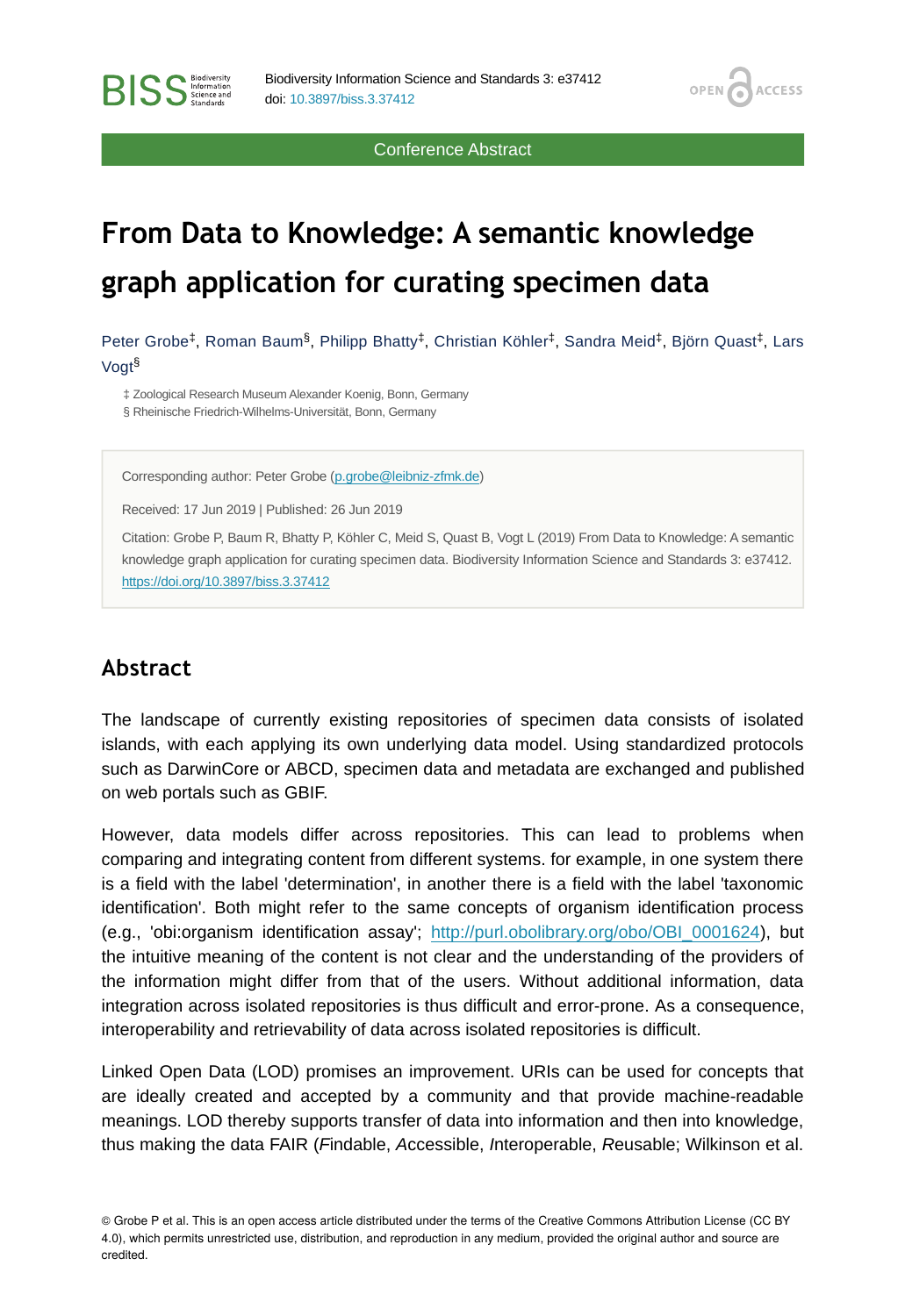2016). Annotating specimen associated data with LOD, therefore, seems to be a promising approach to guarantee interoperability across different repositories. However, all currently used specimen collection management systems are based on relational database systems, which lack semantic transparency and thus do not provide easily accessible, machinereadable meanings for the terms used in their data models. As a consequence, transferring their data contents into an LOD framework may lead to loss or misinterpretation of information. This discrepancy between LOD and relational databases results from the lack of semantic transparency and machine-readability of data in relational databases.

Storing specimen collection data as semantic Knowledge Graphs provides semantic transparency and machine-readability of data. Semantic Knowledge Graphs are graphs that are based on the syntax of *'Subject – Property – Object'* of the Resource Description Framework (RDF). The *'Subject'* and *'Property'* position is taken by URIs and the *'Object'* position can be taken either by a URI or by a label or value. Since a given URI can take the *'Subject'* position in one RDF statement and the *'Object'* position in another RDF statement, several RDF statements can be connected to form a directed labeled graph, i.e. a semantic graph. Semantic Knowledge Graphs are graphs in which each described specimen and its parts and properties possess their own URI and thus can be individually referenced. These URIs are used to describe the respective specimen and its properties using the RDF syntax. Additional RDF statements specify the ontology class that each part and property instantiates. The reference to the URIs of the instantiated ontology classes guarantees the *F*indability, *I*nteroperability, and *R*eusability of information contained in semantic Knowledge Graphs. Specimen collection data contained in semantic Knowledge Graphs can be made *A*ccessible in a human-readable form through an interface and in a machine-readable form through a SPARQL endpoint [\(https://en.wikipedia.org/wiki/](https://en.wikipedia.org/wiki/SPARQL) [SPARQL](https://en.wikipedia.org/wiki/SPARQL)). As a consequence, semantic Knowledge Graphs comply with the FAIR guiding principles. By using URIs for the semantic Knowledge Graph of each specimen in the collection, it is also available as LOD.

With semantic Morph<sub>·</sub>D·Base, we have implemented a prototype to this approach that is based on [Semantic Programming](https://www.semantic-web-journal.net/content/semantic-programming-framework-developing-ontology-controlled-applications). We present the prototype and discuss different aspects of how specimen collection data are handled. By using community created terminologies and standardized methods for the contents created (e.g. species identification) as well as URIs for each expression, we make the data and metadata semantically transparent and communicable.

The source code for Semantic Programming and for semantic Morph·D·Base is available from <https://github.com/SemanticProgramming>. The prototype of semantic Morph·D·Base can be accessed here:<https://proto.morphdbase.de>.

# **Keywords**

semantic programming; FAIR data principle; knowledge graph application; collection data